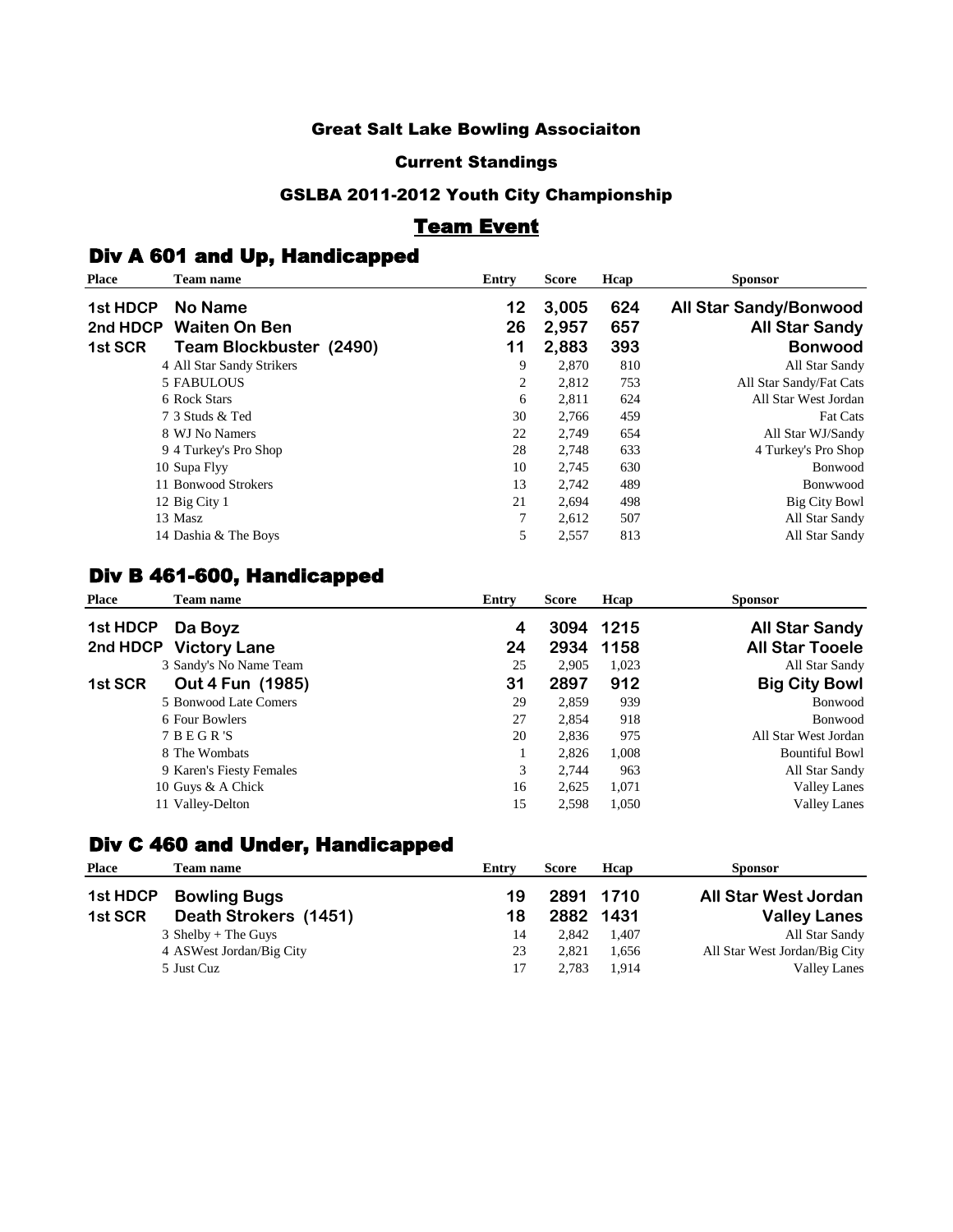## Doubles Event

## Div A 301 and Up, Handicapped

| <b>Place</b> | Team name                                     | Entry          | <b>Score</b> | Hcap | <b>Sponsor</b>                  |
|--------------|-----------------------------------------------|----------------|--------------|------|---------------------------------|
| 1st HDCP     | Matsuura, Austin / Hopes, Benjamin A          | 26             | 1538         | 312  | <b>All Star Sandy</b>           |
| 2nd HDCP     | Moyado, Jordan / Funnye, Erik                 | 26             | 1529         | 345  | <b>All Star Sandy</b>           |
| 1st SCR      | Okumura, Jaaycob /Bills, Daylen (1355)        | 11             | 1466         | 111  | <b>Bonwood</b>                  |
| 3rd HDCP     | Bills, Kalee M / Clemenson, Kyle              | $\mathbf{2}$   | 1459         | 315  | <b>All Star Sandy/Fat Cats</b>  |
|              | 5 Delaney, BreAnn / Delaney, Bryan T          | 29             | 1,439        | 414  | Bonwood                         |
|              | 6 Ledin, Levi G / Nelson, Mason               | 5              | 1,430        | 327  | All Star Sandy                  |
|              | 7 Gines, Aubrey / Grossaint, Larry L, III     | 21             | 1,365        | 204  | <b>Big City Bowl</b>            |
|              | 7 Stapert, William J / Phillips, Zachary T    | 16             | 1,365        | 411  | <b>Valley Lanes</b>             |
|              | 9 Delliskave, Derrick / Tsuchida, Eric H      | 22             | 1,354        | 204  | All Star WJ/Sandy               |
|              | 10 Leger, Alex M / Quong, Callie A            | 10             | 1,351        | 369  | Bonwood                         |
|              | 10 Russom, Brandon T / Redmond, Trevor C      | 13             | 1,351        | 234  | Bonwwood                        |
|              | 12 Briggs, Craig R / Harms, Jeffery R         | 30             | 1,347        | 264  | Fat Cats                        |
|              | 13 Dechter, Theodore S / Redmond, Scottie     | 30             | 1,344        | 177  | <b>Fat Cats</b>                 |
|              | 14 Kummer, J C / Petersen, Chayton K          | 28             | 1,336        | 198  | 4 Turkey's Pro Shop             |
|              | 15 Dalkert, Carlye L / Hughes, Christopher B  | 11             | 1,308        | 177  | Bonwood                         |
|              | 16 Dillon, Christina / Adair, Cody S          | 6              | 1,288        | 279  | All Star West Jordan            |
|              | 17 Bull, Zachary A / Hogan, Samuel A          | 7              | 1,283        | 198  | All Star Sandy                  |
|              | 18 Nelson, Riley L / Newton, Cameron S        | 12             | 1,263        | 180  | All Star Sandy/Bonwood          |
|              | 19 Briggs, Camron R / Wong, Matthew F         | 6              | 1,257        | 219  | All Star West Jordan            |
|              | 20 Miller, Mikayla A / Mackay, Ashley M       | 10             | 1,252        | 261  | <b>Bonwood</b>                  |
|              | 21 Harms, Stephanie E / Thomas, Ashtyn L      | 13             | 1,238        | 255  | Bonwwood                        |
|              | 22 Westberg, Chase / Sorenson, Taylor         | 31             | 1,217        | 375  | <b>Big City Bowl</b>            |
|              | Div B 231-300, Handicapped                    |                |              |      |                                 |
| <b>Place</b> | Team name                                     | <b>Entry</b>   | <b>Score</b> | Hcap | <b>Sponsor</b>                  |
| 1st HDCP     | Cheesman, Garrett / Hastings, Ryan J          | 20             | 1515         | 498  | All Star West Jordan            |
|              | 2nd HDCP Frank, Johnathan O / Gailey, Jeff    | 24             | 1486         | 516  | <b>All Star Tooele</b>          |
|              | 3 Olvera, Adriel R / Petersen, Colby W        | 28             | 1,460        | 531  | 4 Turkey's Pro Shop             |
|              | 4 Jensen, Tony G / Pullman, Andrew            | 4              | 1,456        | 561  | All Star Sandy                  |
|              | 5 Redmond, Christopher P / Evans, Tristin L   | 27             | 1,446        | 594  | Bonwood                         |
|              | 6 Wikstrom, Brenden / Winward, Hunter         | 31             | 1,444        | 537  | <b>Big City Bowl</b>            |
|              | 7 Hudson, Lauren / Turpie, Janine N           | $\overline{c}$ | 1,427        | 579  | All Star Sandy/Fat Cats         |
|              | 8 Ball, Shelby / Guevara, Andi                | 8              | 1,423        | 477  | All Star Sandy                  |
|              | 9 Bluemel, Starly / Everill, Ciearra S        | 20             | 1,421        | 477  | All Star West Jordan            |
|              | 10 Hubert, Alexandra K / Yano, Logan B        | 15             | 1,418        | 567  | <b>Valley Lanes</b>             |
| 1st SCR      | Ledin, Sami Jo/Ledin, Kourtney (994)          | 3              | 1417         | 423  | <b>All Star Sandy</b>           |
|              | 12 Hubert, Aidan P / Azevedo, Isaac J, III    | 15             | 1,364        | 483  | <b>Valley Lanes</b>             |
|              | 13 Gines, Braxton / Christensen, Brayden K    | $27\,$         | 1,360        | 480  | Bonwood                         |
|              | 14 Christensen, Chase H / Christensen, Mark A | $\mathbf{1}$   | 1,357        | 420  | <b>Bountiful Bowl</b>           |
|              | 15 Jensen, Joshua M / Thomas, Jordan B        | 12             | 1,336        | 444  | All Star Sandy/Bonwood          |
|              | 16 Miles, Rebecca K / Harewood, Lexzie        | $\mathbf{1}$   | 1,335        | 588  | <b>Bountiful Bowl</b>           |
|              | 17 Anderson, Robert T / Anderson, Richard O   | 32             | 1,312        | 456  | AS-Sandy--Riverside High School |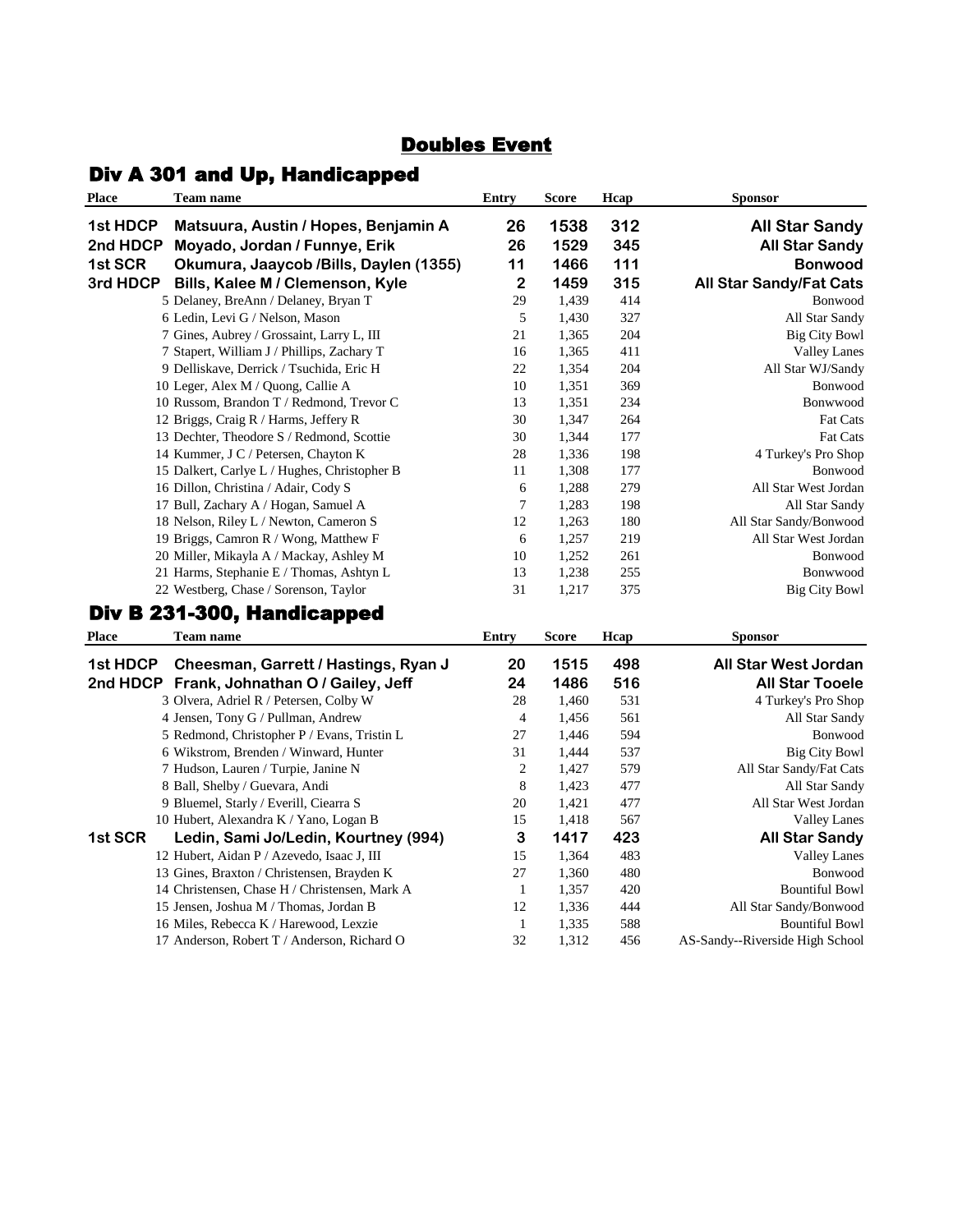## Div C 230 and Under, Handicapped

| <b>Place</b> | <b>Team name</b>                              | Entry | <b>Score</b> | Hcap | <b>Sponsor</b>                |
|--------------|-----------------------------------------------|-------|--------------|------|-------------------------------|
| 1st HDCP     | Fernandez, Dennis, III / Hudson, Brenner      | 4     | 1622         | 654  | <b>All Star Sandy</b>         |
| 2nd HDCP     | Stout, Mike / Burgener, Zach R                | 18    | 1597         | 783  | <b>Valley Lanes</b>           |
| 1st SCR      | Gentilcore, Blake/Pearson, Josh (928)         | 14    | 1567         | 639  | <b>All Star Sandy</b>         |
|              | 4 McLaren, Dallas J / McLaren, Dakota L       | 17    | 1,556        | 960  | <b>Valley Lanes</b>           |
|              | 5 Tucker, Cameron J / Tucker, Kennedy J       | 17    | 1,528        | 954  | <b>Valley Lanes</b>           |
|              | 6 Hansen, Chaunce S / Hansen, Braxton R       | 24    | 1,517        | 642  | All Star Tooele               |
|              | 7 Everill, Addasyn L / Pendleton, Nash W      | 19    | 1,498        | 759  | All Star West Jordan          |
|              | 8 Harris, Rebecca D / Atkinson, Scott R       | 29    | 1,496        | 699  | <b>Bonwood</b>                |
|              | 9 Christensen, Cannon / Ehlert, Cason D       | 25    | 1,474        | 651  | All Star Sandy                |
|              | 10 Hendrickson, McKenzie / Homewood, Rachel K | 23    | 1,447        | 888  | All Star West Jordan/Big City |
|              | 11 Jensen, Kathleen V / Jensen, John F        | 23    | 1,424        | 768  | All Star West Jordan/Big City |
|              | 12 Whitaker, Brenon G / Jacobson, Coleton J   | 18    | 1,416        | 648  | <b>Valley Lanes</b>           |
|              | 13 Harrison, Brilynn / Lords, Afton           | 19    | 1,385        | 951  | All Star West Jordan          |
|              | 14 Hall, Christian D / Kidman, Kyle F         | 14    | 1,370        | 708  | All Star Sandy                |
|              | 15 Jones, Kyle / Nelson, Dashia L             | 5     | 1,364        | 867  | All Star Sandy                |
|              | 16 Stapert, Kelsey A / Brester, T.J.          | 16    | 1,335        | 660  | <b>Valley Lanes</b>           |

## **Singles Event**

## Div A Boys 175 and Up, Handicapped

| <b>Place</b> | Team name                   | <b>Entry</b> | <b>Score</b> | Hcap | <b>Sponsor</b> |                        |
|--------------|-----------------------------|--------------|--------------|------|----------------|------------------------|
| 1st HDCP     | Hopes, Benjamin A           | 26           | 784          | 117  |                | <b>All Star Sandy</b>  |
| 1st SCR      | Hughes, Christopher B (744) | 11           | 777          | 33   |                | <b>Bonwood</b>         |
| 2nd HDCP     | Russom, Brandon T           | 13           | 746          | 99   |                | <b>Bonwwood</b>        |
| 3rd HDCP     | Grossaint, Larry L, III     | 21           | 726          | 45   |                | <b>Big City Bowl</b>   |
|              | 5 Kummer, J C               | 28           | 723          | 123  |                | 4 Turkey's Pro Shop    |
|              | 6 Petersen, Chayton K       | 28           | 716          | 75   |                | 4 Turkey's Pro Shop    |
|              | 7 Tsuchida, Eric H          | 22           | 715          | 54   |                | All Star WJ/Sandy      |
|              | 8 Redmond, Scottie          | 30           | 709          | 105  |                | <b>Fat Cats</b>        |
|              | 9 Bull, Zachary A           | 7            | 702          | 54   |                | All Star Sandy         |
|              | 10 Redmond, Trevor C        | 13           | 700          | 135  |                | Bonwwood               |
|              | 11 Nelson, Riley L          | 12           | 699          | 114  |                | All Star Sandy/Bonwood |
|              | 12 Sorenson, Taylor         | 31           | 645          | 135  |                | Big City Bowl          |
|              | 13 Harms, Jeffery R         | 30           | 644          | 105  |                | <b>Fat Cats</b>        |
|              | 13 Adair, Cody S            | 6            | 644          | 69   |                | All Star West Jordan   |
|              | 15 Newton, Cameron S        | 12           | 641          | 66   |                | All Star Sandy/Bonwood |
|              | 16 Dechter, Theodore S      | 30           | 637          | 72   |                | <b>Fat Cats</b>        |
|              | 17 Wong, Matthew F          | 6            | 635          | 96   |                | All Star West Jordan   |
|              | 18 Azevedo, Isaac J, III    | 15           | 618          | 129  |                | <b>Valley Lanes</b>    |
|              | 19 Christensen, Chase H     |              | 616<br>1     | 30   |                | <b>Bountiful Bowl</b>  |
|              | 20 Briggs, Camron R         | 6            | 609          | 123  |                | All Star West Jordan   |
|              | 21 Bills, Daylen J          | 11           | 605          | 45   |                | Bonwood                |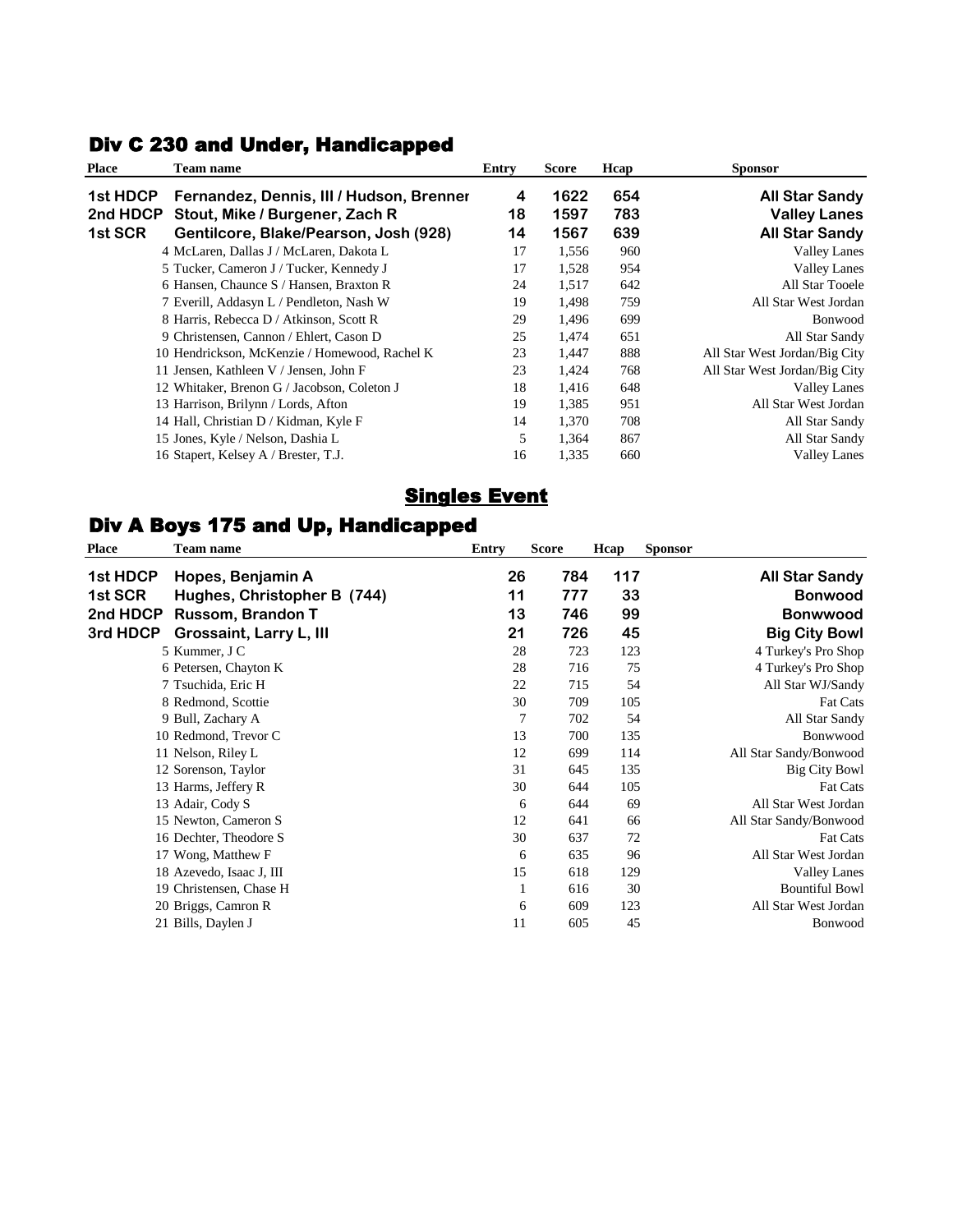## Div B Boys 146-174, Handicapped

| <b>Place</b> | Team name                  | Entry | <b>Score</b> | Hcap | <b>Sponsor</b>                  |
|--------------|----------------------------|-------|--------------|------|---------------------------------|
| 1st HDCP     | <b>Delliskave, Derrick</b> | 22    | 840          | 150  | <b>All Star WJ/Sandy</b>        |
| 1st SCR      | Matsuura, Austin (596)     | 26    | 791          | 195  | <b>All Star Sandy</b>           |
|              | 2nd HDCP Thomas, Jordan B  | 12    | 790          | 210  | <b>All Star Sandy/Bonwood</b>   |
|              | 4 Christensen, Brayden K   | 27    | 750          | 219  | Bonwood                         |
|              | 5 Delaney, Bryan T         | 29    | 738          | 180  | Bonwood                         |
|              | 6 Winward, Hunter          | 31    | 734          | 174  | <b>Big City Bowl</b>            |
|              | 6 Funnye, Erik             | 26    | 734          | 159  | All Star Sandy                  |
|              | 8 Briggs, Craig R          | 30    | 721          | 159  | <b>Fat Cats</b>                 |
|              | 9 Clemenson, Kyle          | 2     | 720          | 138  | All Star Sandy/Fat Cats         |
|              | 10 Nelson, Mason           | 5     | 714          | 141  | All Star Sandy                  |
|              | 11 Hastings, Ryan J        | 20    | 696          | 195  | All Star West Jordan            |
|              | 12 Hogan, Samuel A         | 7     | 685          | 144  | All Star Sandy                  |
|              | 13 Ledin, Levi G           | 5     | 670          | 186  | All Star Sandy                  |
|              | 14 Moyado, Jordan          | 26    | 658          | 186  | All Star Sandy                  |
|              | 15 Anderson, Robert T      | 32    | 604          | 195  | AS-Sandy--Riverside High School |
|              | 16 Phillips, Zachary T     | 16    | 588          | 168  | <b>Valley Lanes</b>             |

## Div C Boys 111-145, Handicapped

| <b>Place</b> | Team name                 | Entry | <b>Score</b> | Hcap | <b>Sponsor</b>                  |
|--------------|---------------------------|-------|--------------|------|---------------------------------|
| 1st HDCP     | <b>Cheesman, Garrett</b>  | 20    | 802          | 303  | All Star West Jordan            |
| 1st SCR      | Pearson, Josh (520)       | 14    | 769          | 249  | <b>All Star Sandy</b>           |
| 2nd HDCP     | Hansen, Braxton R         | 24    | 757          | 321  | <b>All Star Tooele</b>          |
| 3rd HDCP     | Petersen, Colby W         | 28    | 749          | 273  | 4 Turkey's Pro Shop             |
|              | 5 Anderson, Richard O     | 32    | 744          | 261  | AS-Sandy--Riverside High School |
|              | 6 Jacobson, Coleton J     | 18    | 738          | 282  | <b>Valley Lanes</b>             |
|              | 7 Gailey, Jeff            | 24    | 734          | 258  | All Star Tooele                 |
|              | 8 Redmond, Christopher P  | 27    | 733          | 297  | Bonwood                         |
|              | 9 Jensen, Tony G          | 4     | 730          | 321  | All Star Sandy                  |
|              | 10 Westberg, Chase        | 31    | 717          | 240  | <b>Big City Bowl</b>            |
|              | 10 Frank, Johnathan O     | 24    | 717          | 258  | All Star Tooele                 |
|              | 12 Fernandez, Dennis, III | 4     | 694          | 297  | All Star Sandy                  |
|              | 13 Olvera, Adriel R       | 28    | 688          | 258  | 4 Turkey's Pro Shop             |
|              | 14 Ehlert, Cason D        | 25    | 672          | 300  | All Star Sandy                  |
|              | 15 Jensen, Joshua M       | 12    | 667          | 234  | All Star Sandy/Bonwood          |
|              | 16 Stapert, William J     | 16    | 652          | 243  | <b>Valley Lanes</b>             |
|              | 17 Brester, T.J.          | 16    | 651          | 240  | <b>Valley Lanes</b>             |
|              | 17 Atkinson, Scott R      | 29    | 651          | 303  | Bonwood                         |
|              | 19 Gines, Braxton         | 27    | 636          | 261  | Bonwood                         |
|              | 20 Yano, Logan B          | 15    | 633          | 279  | <b>Valley Lanes</b>             |
|              | 21 Pullman, Andrew        | 4     | 582          | 240  | All Star Sandy                  |
|              |                           |       |              |      |                                 |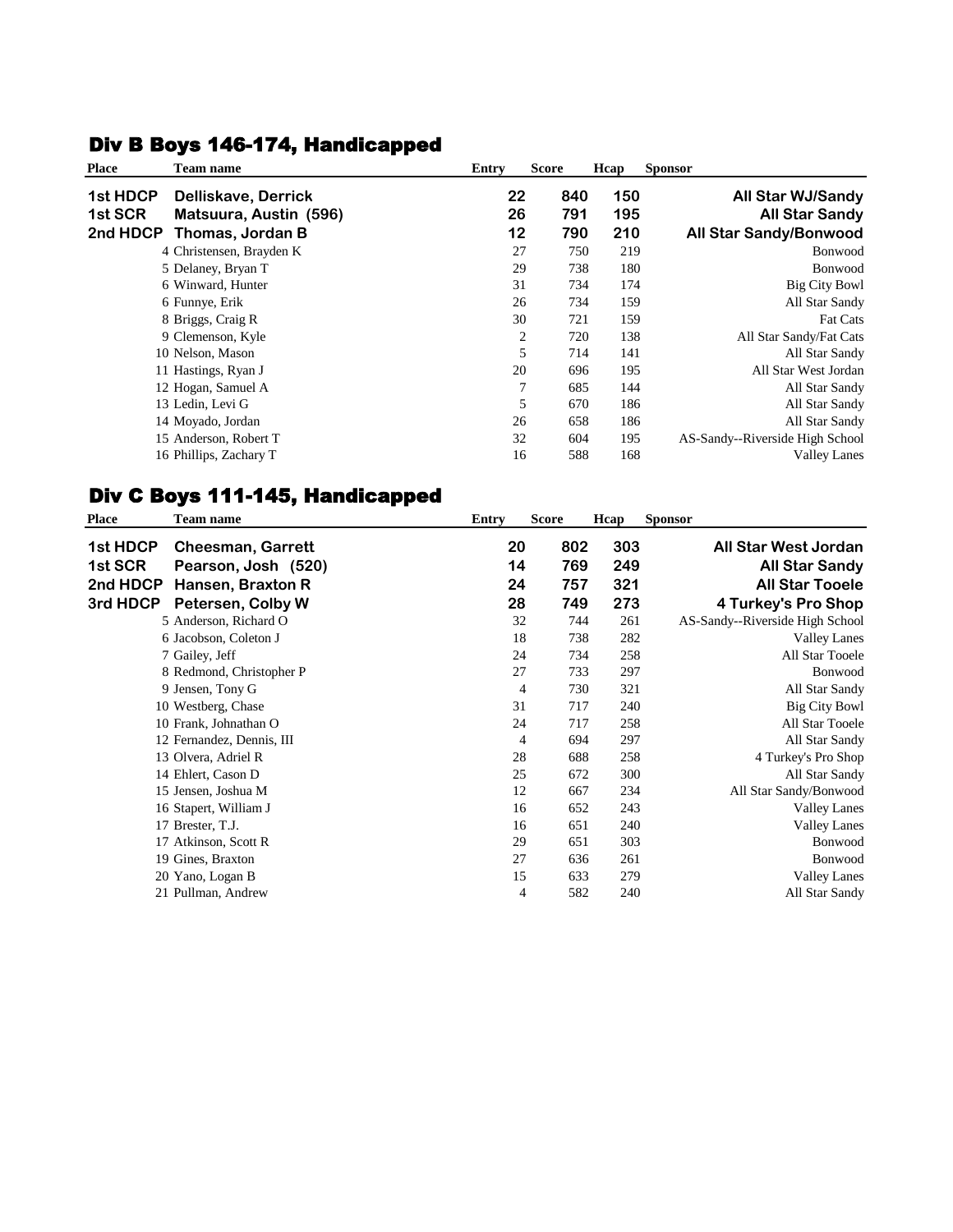## Div D Boys 110 and Under, Handicapped

| <b>Place</b> | Team name             | <b>Entry</b> | <b>Score</b> | Hcap | <b>Sponsor</b>                |
|--------------|-----------------------|--------------|--------------|------|-------------------------------|
| 1st HDCP     | Christensen, Cannon   | 25           | 814          | 351  | <b>All Star Sandy</b>         |
| 2nd HDCP     | Jensen, John F        | 23           | 803          | 351  | All Star West Jordan/Big City |
|              | 3 Christensen, Mark A |              | 792          | 390  | <b>Bountiful Bowl</b>         |
| 1st SCR      | Kidman, Kyle F (458)  | 14           | 791          | 333  | <b>All Star Sandy</b>         |
|              | 5 McLaren, Dakota L   | 17           | 787          | 459  | <b>Valley Lanes</b>           |
|              | 6 Gentilcore, Blake   | 14           | 779          | 390  | All Star Sandy                |
|              | 7 Whitaker, Brenon G  | 18           | 774          | 366  | <b>Valley Lanes</b>           |
|              | 8 Tucker, Cameron J   | 17           | 750          | 492  | <b>Valley Lanes</b>           |
|              | 9 Hudson, Brennen     | 4            | 730          | 357  | All Star Sandy                |
|              | 10 Burgener, Zach R   | 18           | 720          | 354  | <b>Valley Lanes</b>           |
|              | 11 Stout, Mike        | 18           | 717          | 429  | <b>Valley Lanes</b>           |
|              | 12 McLaren, Dallas J  | 17           | 709          | 501  | <b>Valley Lanes</b>           |
|              | 13 Wikstrom, Brenden  | 31           | 708          | 363  | Big City Bowl                 |
|              | 14 Jones, Kyle        | 5            | 707          | 495  | All Star Sandy                |
|              | 15 Pendleton, Nash W  | 19           | 699          | 420  | All Star West Jordan          |
|              | 16 Hubert, Aidan P    | 15           | 696          | 354  | <b>Valley Lanes</b>           |
|              | 17 Hall, Christian D  | 14           | 692          | 375  | All Star Sandy                |
|              |                       |              |              |      |                               |

## Div A Grils 150 and Up, Handicapped

| <b>Team name</b>          | Entry | <b>Score</b> | Hcap                                                                   | <b>Sponsor</b>                                                                          |                                                                                       |
|---------------------------|-------|--------------|------------------------------------------------------------------------|-----------------------------------------------------------------------------------------|---------------------------------------------------------------------------------------|
| Harms, Stephanie E        |       |              |                                                                        |                                                                                         | <b>Bonwwood</b>                                                                       |
| 2nd HDCP Thomas, Ashtyn L |       |              |                                                                        |                                                                                         | <b>Bonwwood</b>                                                                       |
| 3 Dalkert, Carlye L       |       |              |                                                                        |                                                                                         | Bonwood                                                                               |
| 4 Quong, Callie A         |       |              |                                                                        |                                                                                         | Bonwood                                                                               |
| 5 Bills, Kalee M          |       |              |                                                                        |                                                                                         | All Star Sandy/Fat Cats                                                               |
| 6 Dillon, Christina       |       |              |                                                                        |                                                                                         | All Star West Jordan                                                                  |
| Okumura, Jaaycob (624)    |       |              |                                                                        |                                                                                         | <b>Bonwood</b>                                                                        |
| 8 Guevara, Andi           |       |              |                                                                        |                                                                                         | All Star Sandy                                                                        |
| 9 Ledin, Kourtney K       |       |              |                                                                        |                                                                                         | All Star Sandy                                                                        |
| 10 Mackay, Ashley M       |       |              |                                                                        |                                                                                         | <b>Bonwood</b>                                                                        |
| 11 Gines, Aubrey          |       |              |                                                                        |                                                                                         | Big City Bowl                                                                         |
| 12 Miller, Mikayla A      |       |              |                                                                        |                                                                                         | Bonwood                                                                               |
| 13 Bluemel, Starly        |       |              |                                                                        |                                                                                         | All Star West Jordan                                                                  |
|                           |       |              | 13<br>13<br>11<br>10<br>2<br>6<br>11<br>8<br>3<br>10<br>21<br>10<br>20 | 754<br>729<br>723<br>701<br>693<br>692<br>690<br>687<br>685<br>672<br>636<br>618<br>605 | 105<br>150<br>144<br>138<br>177<br>210<br>66<br>168<br>207<br>99<br>159<br>162<br>207 |

#### Div B Girls 121-149, Handicapped

| <b>Place</b> | Team name             | Entry | <b>Score</b> | Hcap | <b>Sponsor</b> |                         |
|--------------|-----------------------|-------|--------------|------|----------------|-------------------------|
| 1st HDCP     | Evans, Tristin L      | 27    | 821          | 297  |                | <b>Bonwood</b>          |
| 1st SCR      | Leger, Alex M (589)   | 10    | 820          | 231  |                | <b>Bonwood</b>          |
|              | 3 Hubert, Alexandra K | 15    | 757          | 288  |                | <b>Valley Lanes</b>     |
|              | 4 Miles, Rebecca K    |       | 738          | 276  |                | <b>Bountiful Bowl</b>   |
|              | 5 Delaney, BreAnn     | 29    | 729          | 234  |                | Bonwood                 |
|              | 6 Everill, Ciearra S  | 20    | 725          | 270  |                | All Star West Jordan    |
|              | 7 Turpie, Janine N    | 2     | 687          | 222  |                | All Star Sandy/Fat Cats |
|              | 8 Ledin, Sami Jo      | 3     | 628          | 216  |                | All Star Sandy          |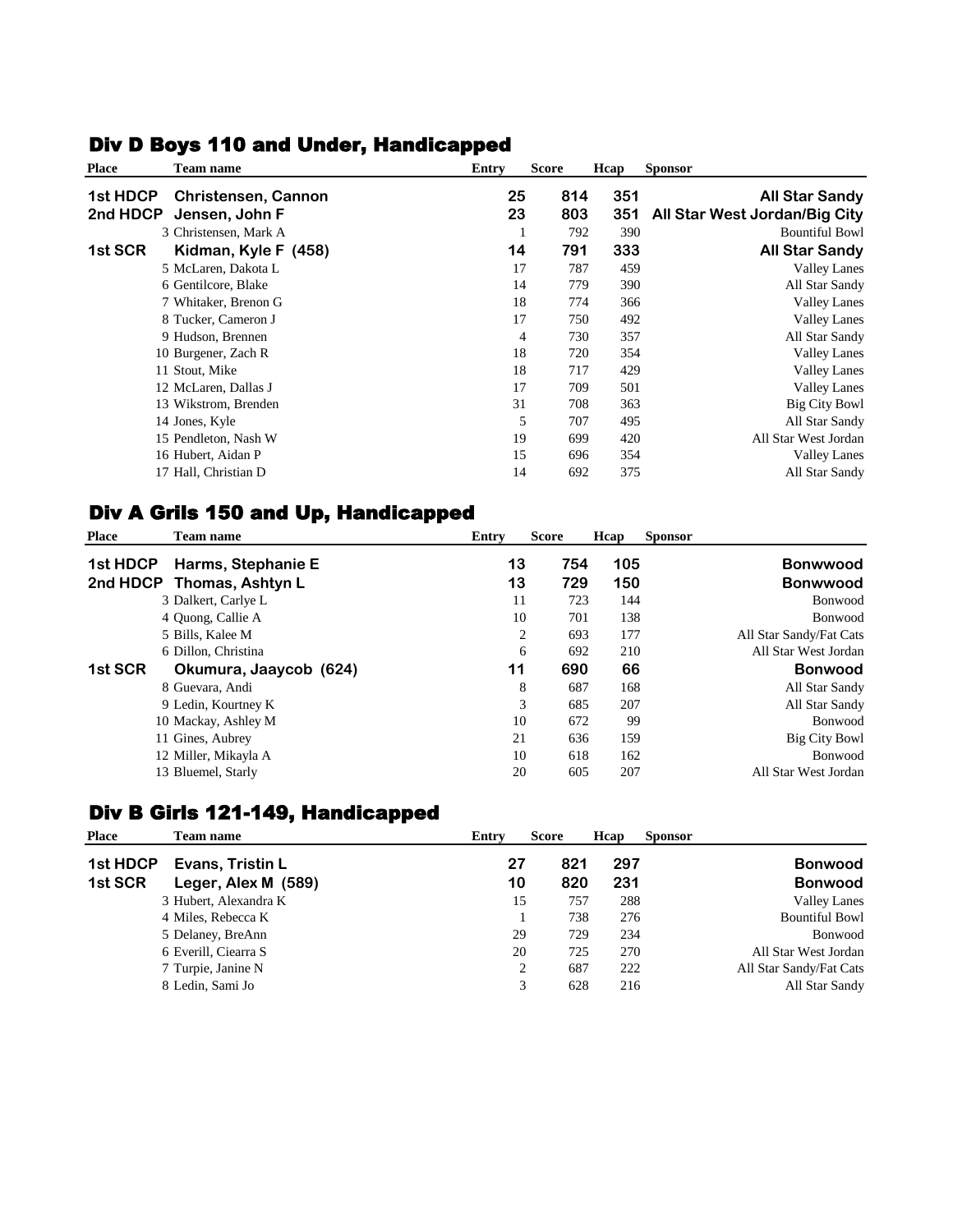# Div C Girls 120 and Under, Handicapped

| <b>Place</b> | Team name                | Entry | <b>Score</b> | Hcap | <b>Sponsor</b>                 |
|--------------|--------------------------|-------|--------------|------|--------------------------------|
| 1st HDCP     | Hudson, Lauren           | 2     | 812          | 357  | <b>All Star Sandy/Fat Cats</b> |
|              | 2 Homewood, Rachel K     | 23    | 809          | 489  | All Star West Jordan/Big City  |
|              | 3 Jensen, Kathleen V     | 23    | 753          | 417  | All Star West Jordan/Big City  |
| 1st SCR      | Ball, Shelby (442)       | 8     | 751          | 309  | <b>All Star Sandy</b>          |
|              | 4 Lords, Afton           | 19    | 751          | 438  | All Star West Jordan           |
|              | 6 Harris, Rebecca D      | 29    | 735          | 396  | <b>Bonwood</b>                 |
|              | 7 Tucker, Kennedy J      | 17    | 716          | 462  | <b>Valley Lanes</b>            |
|              | 8 Hansen, Chaunce S      | 24    | 707          | 321  | All Star Tooele                |
|              | 9 Stapert, Kelsey A      | 16    | 705          | 420  | <b>Valley Lanes</b>            |
|              | 10 Everill, Addasyn L    | 19    | 657          | 339  | All Star West Jordan           |
|              | 11 Harrison, Brilynn     | 19    | 655          | 513  | All Star West Jordan           |
|              | 12 Hendrickson, McKenzie | 23    | 647          | 399  | All Star West Jordan/Big City  |
|              | 13 Harewood, Lexzie      |       | 632          | 312  | <b>Bountiful Bowl</b>          |
|              | 14 Nelson, Dashia L      | 5     | 596          | 372  | All Star Sandy                 |

# **All Events**

## Div A Boys 175 and Up, Handicapped

| <b>Place</b> | Team name                    | Entry | <b>Score</b> | Hcap | <b>Sponsor</b>         |
|--------------|------------------------------|-------|--------------|------|------------------------|
| 1st HDCP     | Hopes, Benjamin A            | 26    | 2272         | 351  | <b>All Star Sandy</b>  |
| 1st SCR      | Hughes, Christopher B (2084) | 21    | 2183         | 99   | <b>Big City Bowl</b>   |
|              | 3 Redmond, Scottie           | 30    | 2,126        | 315  | <b>Fat Cats</b>        |
|              | 4 Redmond, Trevor C          | 13    | 2,117        | 405  | Bonwwood               |
|              | 5 Russom, Brandon T          | 13    | 2,106        | 297  | Bonwwood               |
|              | 6 Nelson, Riley L            | 12    | 2,091        | 342  | All Star Sandy/Bonwood |
|              | 7 Kummer, J C                | 28    | 2,089        | 369  | 4 Turkey's Pro Shop    |
|              | 8 Grossaint, Larry L, III    | 21    | 2,076        | 135  | Big City Bowl          |
|              | 9 Petersen, Chayton K        | 28    | 2,056        | 225  | 4 Turkey's Pro Shop    |
|              | 10 Briggs, Camron R          | 6     | 2,032        | 369  | All Star West Jordan   |
|              | 11 Tsuchida, Eric H          | 22    | 2,014        | 162  | All Star WJ/Sandy      |
|              | 12 Adair, Cody S             | 6     | 2,012        | 207  | All Star West Jordan   |
|              | 12 Bills, Daylen J           | 11    | 2,012        | 135  | Bonwood                |
|              | 14 Bull, Zachary A           |       | 2,003        | 162  | All Star Sandy         |
|              | 15 Harms, Jeffery R          | 30    | 1,981        | 315  | <b>Fat Cats</b>        |
|              | 16 Newton, Cameron S         | 12    | 1,969        | 198  | All Star Sandy/Bonwood |
|              | 17 Wong, Matthew F           | 6     | 1,909        | 288  | All Star West Jordan   |
|              | 18 Azevedo, Isaac J, III     | 15    | 1,874        | 387  | <b>Valley Lanes</b>    |
|              | 19 Dechter, Theodore S       | 30    | 1,855        | 216  | <b>Fat Cats</b>        |
|              | 20 Sorenson, Taylor          | 31    | 1,845        | 405  | <b>Big City Bowl</b>   |
|              | 21 Christensen, Chase H      | 1     | 1,835        | 90   | <b>Bountiful Bowl</b>  |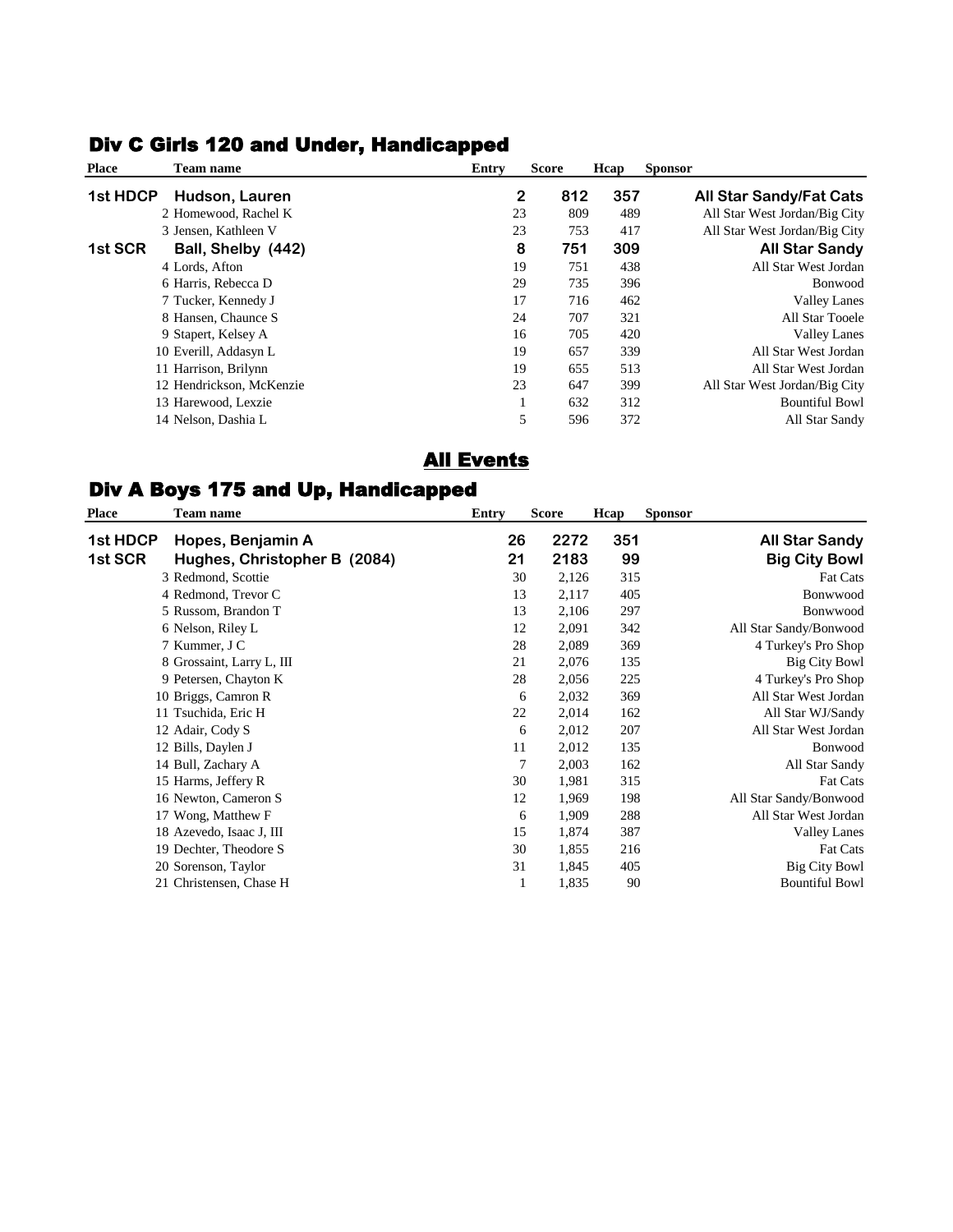| <b>Place</b> | Team name                  | Entry        | Score           | Hcap | <b>Sponsor</b>                 |
|--------------|----------------------------|--------------|-----------------|------|--------------------------------|
| 1st HDCP     | <b>Delliskave, Derrick</b> | 22           | 2334            | 450  | All Star WJ/Sandy              |
|              | 2 Matsuura, Austin         | 26           | 2,330           | 585  | All Star Sandy                 |
| 1st SCR      | Clemenson, Kyle (1818)     | $\mathbf{2}$ | 2232            | 414  | <b>All Star Sandy/Fat Cats</b> |
|              | 4 Delaney, Bryan T         | 29           | 2,214           | 540  | Bonwood                        |
|              | 5 Moyado, Jordan           | 25           | 2,211           | 558  | All Star Sandy                 |
|              | 6 Thomas, Jordan B         | 12           | 2,182           | 630  | All Star Sandy/Bonwood         |
|              | 7 Funnye, Erik             | 26           | 2,178           | 477  | All Star Sandy                 |
|              | 8 Christensen, Brayden K   | 27           | 2,163           | 657  | <b>Bonwood</b>                 |
|              | 9 Nelson, Mason            |              | 5<br>2,149      | 423  | All Star Sandy                 |
|              | 10 Briggs, Craig R         | 30           | 2,141           | 477  | <b>Fat Cats</b>                |
|              | 11 Winward, Hunter         | 31           | 2,131           | 522  | Big City Bowl                  |
|              | 12 Ledin, Levi G           |              | 5<br>2,019      | 558  | All Star Sandy                 |
|              | 13 Hastings, Ryan J        | 20           | 2,011           | 585  | All Star West Jordan           |
|              | 14 Hogan, Samuel A         |              | $\tau$<br>1,966 | 432  | All Star Sandy                 |
|              | 15 Phillips, Zachary T     | 16           | 1,957           | 504  | <b>Valley Lanes</b>            |

## Div B Boys 146-174, Handicapped

## Div C Boys 111-145, Handicapped

| <b>Place</b> | Team name                 | <b>Entry</b> | <b>Score</b> | Hcap | <b>Sponsor</b>              |
|--------------|---------------------------|--------------|--------------|------|-----------------------------|
| 1st HDCP     | <b>Cheesman, Garrett</b>  | 20           | 2412         | 909  | <b>All Star West Jordan</b> |
| 1st SCR      | Pearson, Josh (1607)      | 9            | 2354         | 747  | <b>All Star Sandy</b>       |
|              | 3 Jensen, Tony G          | 4            | 2,342        | 963  | All Star Sandy              |
|              | 4 Fernandez, Dennis, III  | 4            | 2,293        | 891  | All Star Sandy              |
|              | 5 Petersen, Colby W       | 28           | 2,279        | 819  | 4 Turkey's Pro Shop         |
|              | 6 Gailey, Jeff            | 24           | 2,269        | 774  | All Star Tooele             |
|              | 7 Westberg, Chase         | 31           | 2,268        | 720  | <b>Big City Bowl</b>        |
|              | 8 Hansen, Braxton R       | 24           | 2,231        | 963  | All Star Tooele             |
|              | 9 Jacobson, Coleton J     | 18           | 2,184        | 846  | <b>Valley Lanes</b>         |
|              | 10 Frank, Johnathan O     | 24           | 2,178        | 774  | All Star Tooele             |
|              | 11 Redmond, Christopher P | 27           | 2,175        | 891  | Bonwood                     |
|              | 12 Jensen, Joshua M       | 12           | 2,159        | 702  | All Star Sandy/Bonwood      |
|              | 13 Atkinson, Scott R      | 29           | 2,034        | 909  | Bonwood                     |
|              | 14 Brester, T.J.          | 16           | 2,017        | 720  | <b>Valley Lanes</b>         |
|              | 15 Ehlert, Cason D        | 25           | 2,010        | 900  | All Star Sandy              |
|              | 16 Yano, Logan B          | 15           | 1,998        | 837  | <b>Valley Lanes</b>         |
|              | 17 Pullman, Andrew        | 4            | 1,970        | 720  | All Star Sandy              |
|              | 18 Stapert, William J     | 16           | 1,939        | 729  | <b>Valley Lanes</b>         |
|              | 19 Gines, Braxton         | 21           | 1,909        | 783  | Big City Bowl               |
|              | 20 Olvera, Adriel R       | 28           | 1,353        | 516  | 4 Turkey's Pro Shop         |
|              | 21 Vincent, Xandon R      | 6            | 748          | 249  | All Star West Jordan        |
|              |                           |              |              |      |                             |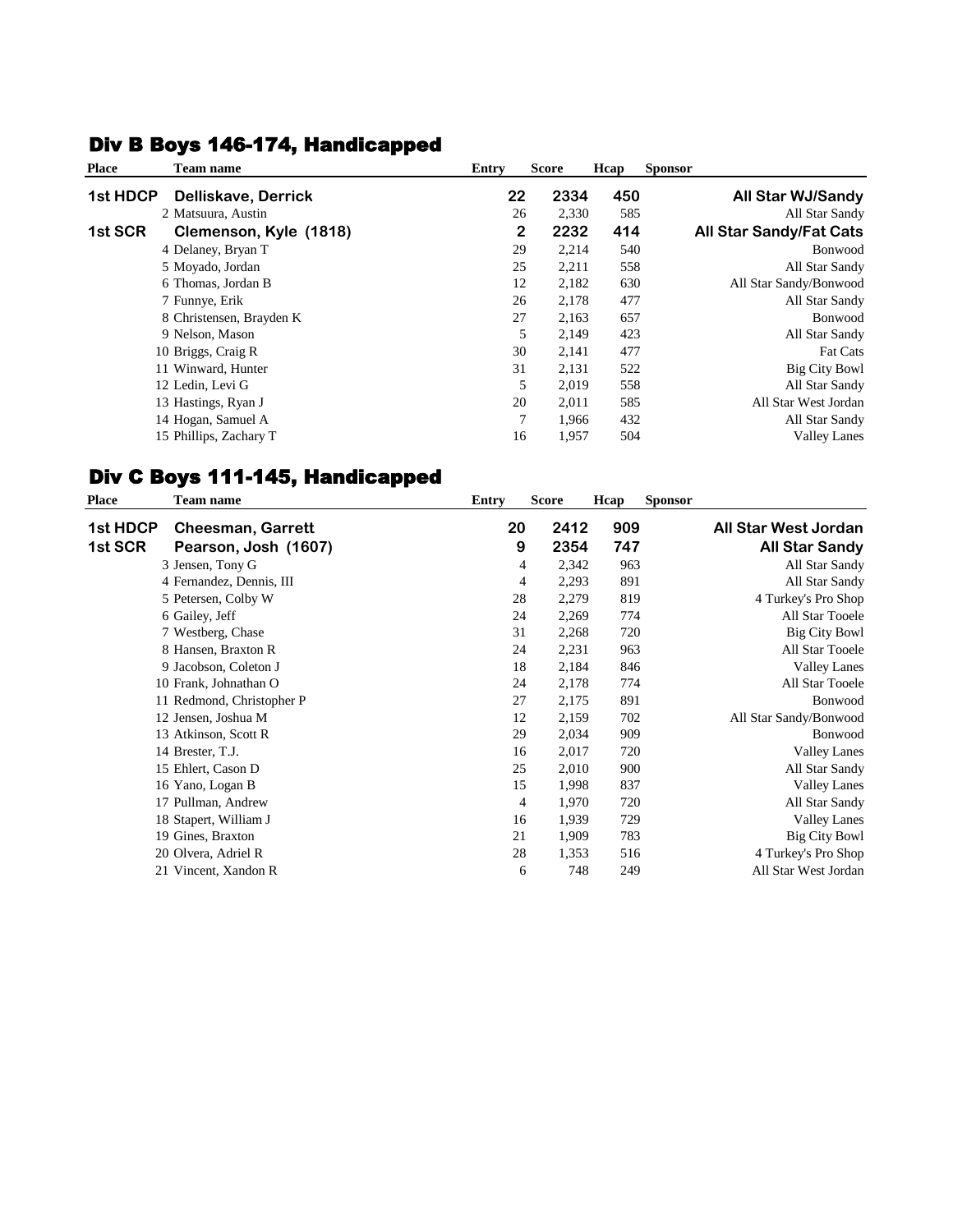# Div D Boys 110 and Under, Handicapped

| <b>Place</b> | <b>Team name</b>       | Entry | <b>Score</b> | Hcap  | <b>Sponsor</b>                |
|--------------|------------------------|-------|--------------|-------|-------------------------------|
| 1st HDCP     | Christensen, Cannon    | 25    | 2437         |       | 1053 All Star Sandy           |
| 1st SCR      | Hudson, Brennen (1232) | 4     | 2303         |       | 1071 All Star Sandy           |
|              | 3 Christensen, Mark A  |       | 2,302        | 1,170 | <b>Bountiful Bowl</b>         |
|              | 4 Burgener, Zach R     | 18    | 2,280        | 1,062 | <b>Valley Lanes</b>           |
|              | 5 McLaren, Dallas J    | 17    | 2,247        | 1,503 | <b>Valley Lanes</b>           |
|              | 6 Jensen, John F       | 23    | 2,239        | 1,053 | All Star West Jordan/Big City |
|              | 7 Pendleton, Nash W    | 19    | 2,210        | 1,260 | All Star West Jordan          |
|              | 8 Kidman, Kyle F       | 14    | 2,206        | 999   | All Star Sandy                |
|              | 9 Whitaker, Brenon G   | 18    | 2,202        | 1,098 | <b>Valley Lanes</b>           |
|              | 10 Tucker, Cameron J   | 17    | 2,201        | 1,476 | <b>Valley Lanes</b>           |
|              | 11 Gentilcore, Blake   | 14    | 2,193        | 1,170 | All Star Sandy                |
|              | 12 Stout, Mike         | 18    | 2,178        | 1,287 | <b>Valley Lanes</b>           |
|              | 13 Wikstrom, Brenden   | 31    | 2,118        | 1,089 | Big City Bowl                 |
|              | 14 Hall, Christian D   | 14    | 2,109        | 1,125 | All Star Sandy                |
|              | 15 Hubert, Aidan P     | 15    | 2,075        | 1,062 | <b>Valley Lanes</b>           |
|              | 16 Jones, Kyle         | 5     | 1,370        | 990   | All Star Sandy                |

# Div A Girls 150 and Up, Handicapped

| <b>Place</b> | Team name               | <b>Entry</b> | <b>Score</b> | Hcap | <b>Sponsor</b> |                         |
|--------------|-------------------------|--------------|--------------|------|----------------|-------------------------|
| 1st HDCP     | Dalkert, Carlye L       | 11           | 2192         | 432  |                | <b>Bonwood</b>          |
| 1st SCR      | Okumura, Jaaycob (1948) | 11           | 2146         | 198  |                | <b>Bonwood</b>          |
|              | 3 Ledin, Kourtney K     |              | 3<br>2,143   | 609  |                | All Star Sandy          |
|              | 4 Bills, Kalee M        |              | 2<br>2,073   | 531  |                | All Star Sandy/Fat Cats |
|              | 5 Harms, Stephanie E    | 13           | 2,058        | 315  |                | Bonwwood                |
|              | 6 Quong, Callie A       | 10           | 2,025        | 414  |                | Bonwood                 |
|              | 7 Bluemel, Starly       | 20           | 2,022        | 621  |                | All Star West Jordan    |
|              | 8 Guevara, Andi         |              | 7<br>1,983   | 504  |                | All Star Sandy          |
|              | 9 Thomas, Ashtyn L      | 13           | 1,979        | 450  |                | Bonwwood                |
|              | 10 Dillon, Christina    |              | 6<br>1,965   | 630  |                | All Star West Jordan    |
|              | 10 Mackay, Ashley M     | 10           | 1,965        | 297  |                | Bonwood                 |
|              | 10 Gines, Aubrey        | 21           | 1,965        | 477  |                | Big City Bowl           |
|              | 13 Miller, Mikayla A    | 10           | 1,877        | 486  |                | Bonwood                 |